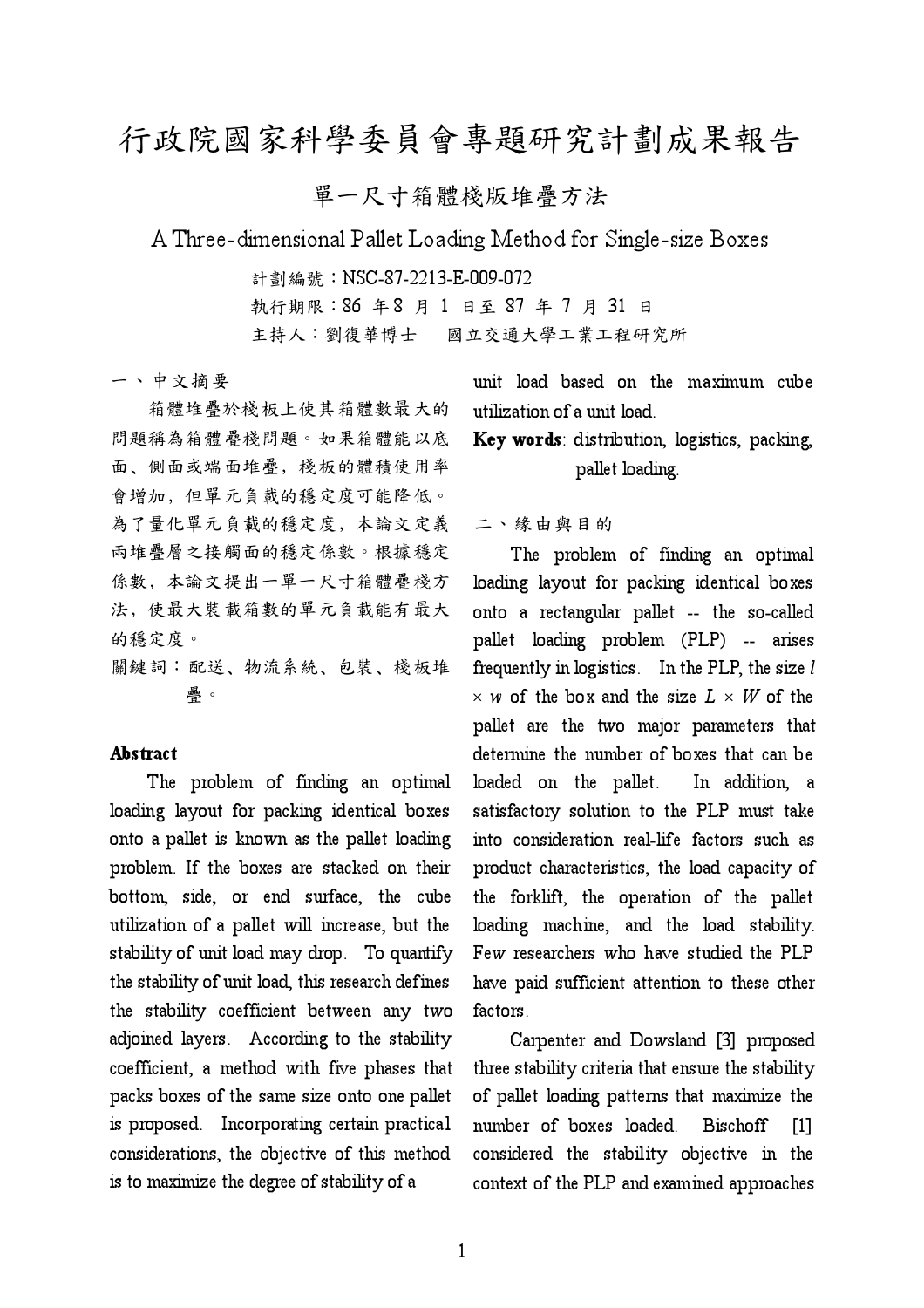for generating stable stacking patterns that are also optimal from the viewpoint of area utilization. By using compacting, centering blocks and distributing gaps procedures, Bischoff extended the Bischoff-Dowsland algorithm [2] to generate more stable layouts under the same criteria as those proposed in [3]

In both Refs. ([1] and [3] ), stability is the secondary objective, and the primary objective is maximum area utilization. Once a layout pattern with maximum area utilization has been found, the stability criteria are used to determine whether the pattern is sufficiently stable. Unfortunately, many layouts with a high level of area utilization do not satisfy the stability criteria. Therefore, a method to form a unit load that achieves the highest level of stability is interesting.

This research presents a method with five phases that determines the number of boxes of dimension  $l \times w \times h$  that can be loaded onto a pallet of size  $L \times W$ , subject to a loading height of  $H$ . The loaded pallet (unit load) is assumed to be handled by a material handling equipment with a weight capacity of  $M$ . The objective of the method is to maximize the degree of stability while achieving the maximum cube utilization of a unit load, under the following practical assumptions.

(1) We assume the boxes may be stacked on their bottom, side, or end surface, as shown in Figure 1. Steudel [7] proposed that the cube utilization of a unit load could be significantly increased by stacking boxes on their end or side

surface within the best pallet loading pattern for bottom-stacked boxes. However, his method is suitable only for manual or robot operations, and not for mass production systems using automatic pallet loading machines.

- (2) In the operation of an automatic pallet loading machine (Cox & Van Tassel [4] ), the unit load is formed layer by layer, so the height of the boxes within one layer must be equal.
- (3) The degree of stability between any two adjoining layers is mainly determined by the loading pattern. If the loading patterns are arranged properly, the unit load will be more stable, which will increase shipping stability, help to minimize transportation damage, and reduce the amount of packing material needed.



Figure 1: Box of dimensions  $l \times w \times h$  and pallet of size  $L \times W \times H$ 

三、結果與討論

In this research, a five-phase method with adjustment procedure is proposed to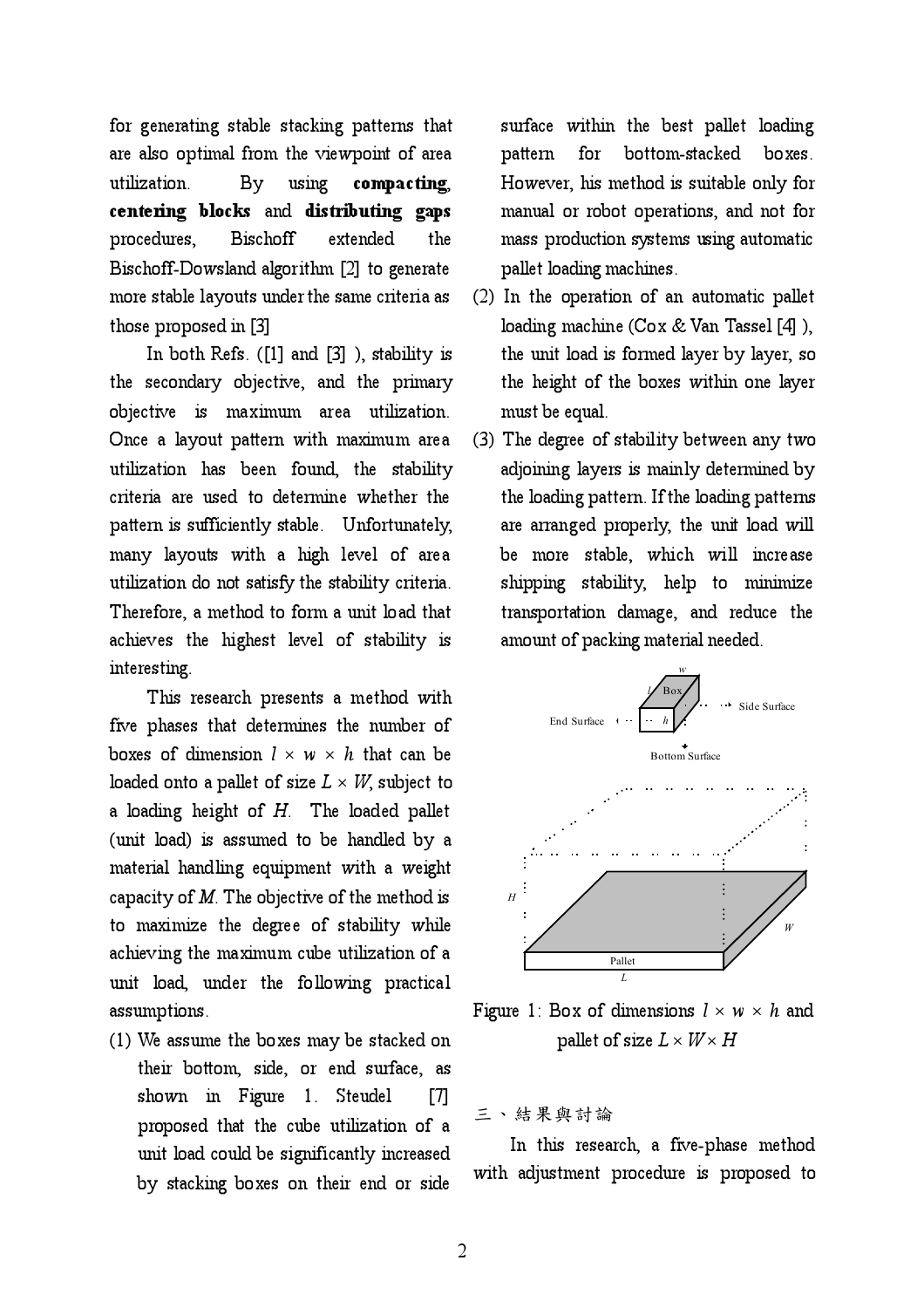solve the three-dimensional pallet loading problem. The method provides the greatest cube utilization and stability for the unit load. The method also arranges the stacking sequence of the unit load on the pallet. Potential applications of this method are numerous, since many products can be positioned and transported on their end or side surface without incurring damage.

In the five-phase method, we assume the boxes may be stacked on their bottom, side, or end surface. Actually, if the box can only be stacked on one or two surfaces, this method also can be applied to maximize the cube utilization and stability of the unit load.

The degree of stability between any two adjoining layers is assumed by the loading pattern in this research. The stability of a unit load depends not only on the loading pattern, but also on the physical characteristics of the boxes, the mode of transportation, and other factors. So the maximum stability of the unit load in the five-phase method does not guarantee that the unit load is absolutely stable. However, if the characteristics of the boxes and the material handling method are the same for two unit loads, the one which the loading patterns are arranged properly will be more stable than the other which do not use the five-phase method. Therefore, using an analytical approach to generate optimum loading patterns is deserved.

The five-phase method is a methodology. The approach in each phase will play a significant role to solve the pallet loading problem with maximum cube utilization and

stability of unit load. The solution method of each phase deserves further study to improve the solution quality.

For simplicity, in Phase 1 we assumed that the layout of each layer type is unique. However, one box and pallet combination may have many different maximal forms. The greater the number of alternative layouts that can be selected, the closer to the optimum we can get. The complexity of the problem increases with the number of different maximal forms.

In the five-phase method, the stability of the unit load is the secondary objective, after the major objective, cube utilization. If stability is the major concern instead of cube utilization, the near-optimal solution in Phase 3 may lead to a stacking sequence with higher stability.

In Phase 5, the heuristics of seeking the best sequence can be stated in terms of graph theory such as TSP, so we develop the heuristic approaches to solve the stacking sequence problem. Using the five-phase heuristic approach, the diversity of loading patterns can be generated in Phase 1. Since the complexity of the heuristic for phase 5 is polynomial by the number of different loading patterns, enlarging the problem size to treat many basic loading patterns is allowed. A variety of heuristics about these problems could be applied to solve the problem of stacking sequence. A complete discussion of the means of solving this problem is worth studying. So we transform the stacking sequence problem in Phase 5 into the well-known Traveling Purchaser Problem (TPP), and use the TPP approaches